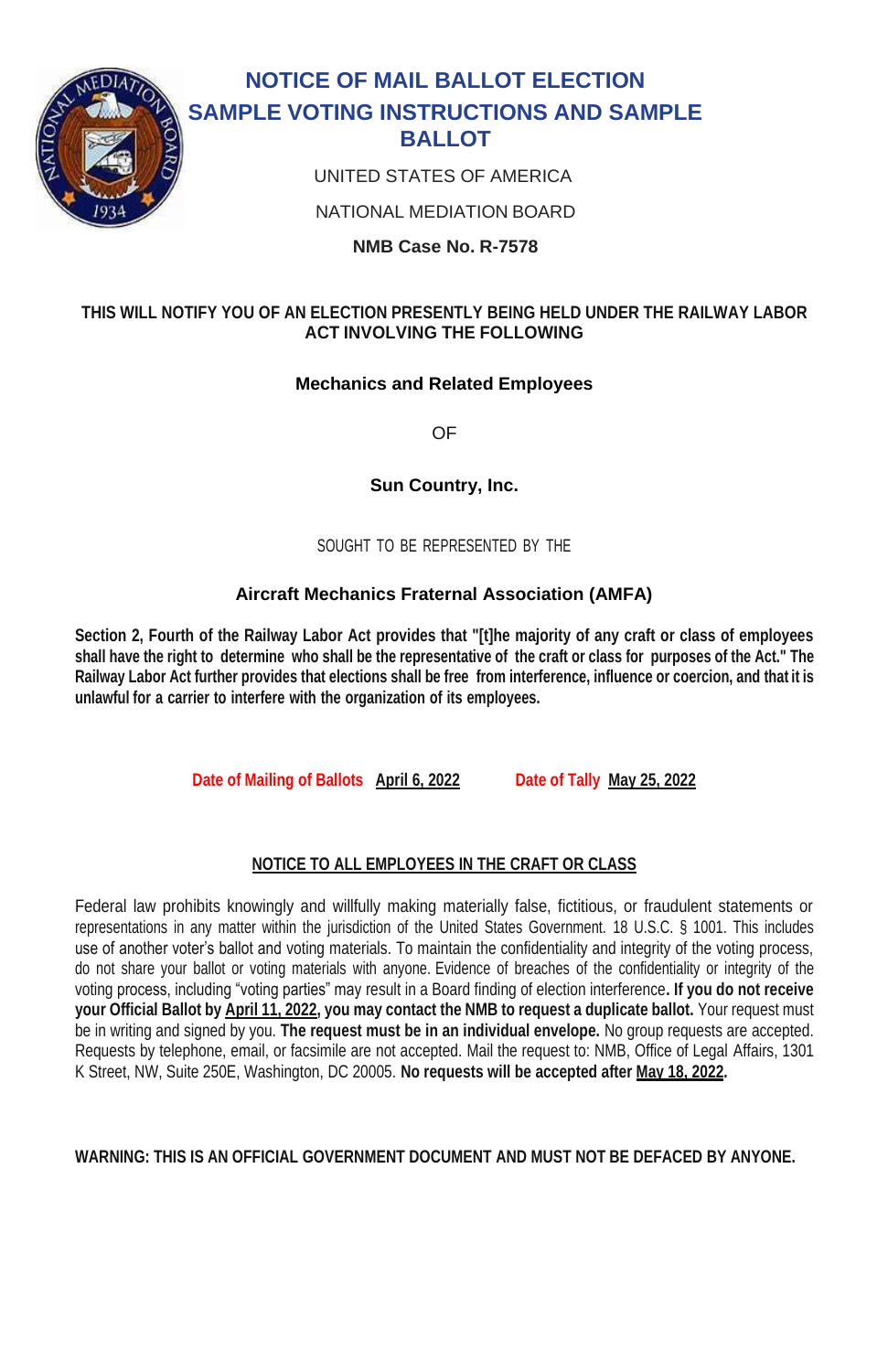



**WARNING**: THIS IS AN OFFICIAL GOVERNMENT DOCUMENT AND MUST NOT BE DEFACED BY ANYONE. THE NATIONAL MEDIATION BOARD DOES NOT ENDORSE ANY CHOICE IN THE ELECTION. ANY MARKINGS THAT YOU MAY SEE ON ANY SAMPLE BALLOT OR ANYWHERE ON THIS NOTICE HAVE NOT BEEN PUT THERE BY THE NATIONAL MEDIATION BOARD.

#### **UNITED STATES OF AMERICA**

**NATIONAL MEDIATION BOARD**

**NMB Case No. R-7578**

Involving

#### **Mechanics and Related Employees**

OF

**Sun Country, Inc.**

## SOUGHT TO BE REPRESENTED BY THE

## **Aircraft Mechanics Fraternal Association (AMFA)**

## **INSTRUCTIONS FOR VOTING**

An Official Ballot and a return-addressed mailing envelope (no postage required) are enclosed herewith.

**To vote**: MARK an "X" in the square of your choice ON THE OFFICIAL BALLOT.

PLACE the ballot in the RETURN mailing envelope. Postage has been pre-paid by the National Mediation Board

PRINT your name on the first line under the attest on the back of the envelope, and SIGN your name on the second line.

DEPOSIT this envelope in the U.S. Mail so as to reach the NATIONAL MEDIATION BOARD prior to the time and date indicated on the OFFICIAL BALLOT.

After the envelope has been checked against the eligibility list, your ballot will be removed and thoroughly mixed with other ballots before being unfolded and counted by the Investigator, thus ensuring complete secrecy.

- The Voting Period is between April 6, 2022 and May 25, 2022. **All ballots must be received by the National Mediation Board by 2 P.M. ET on May 25, 2022.**
- This is a SECRET BALLOT. DO NOT SIGN YOUR NAME ON THE OFFICIAL BALLOT.

- If you choose to vote for **ANY OTHER ORGANIZATION OR INDIVIDUAL**, you must write in the name of a specific individual or organization. FAILURE TO DO SO, WILL VOID YOUR BALLOT.
- Marks in more than one square make the BALLOT VOID.
- Do not cut or mutilate or otherwise spoil this ballot. If you should accidentally do so, you may request a duplicate ballot in writing by contacting the NATIONAL MEDIATION BOARD, 1301 K Street N.W. Suite 250E, Washington, DC 20005. Duplicate ballot requests must be received by the Board no later than 7 calendar days prior to the Tally.